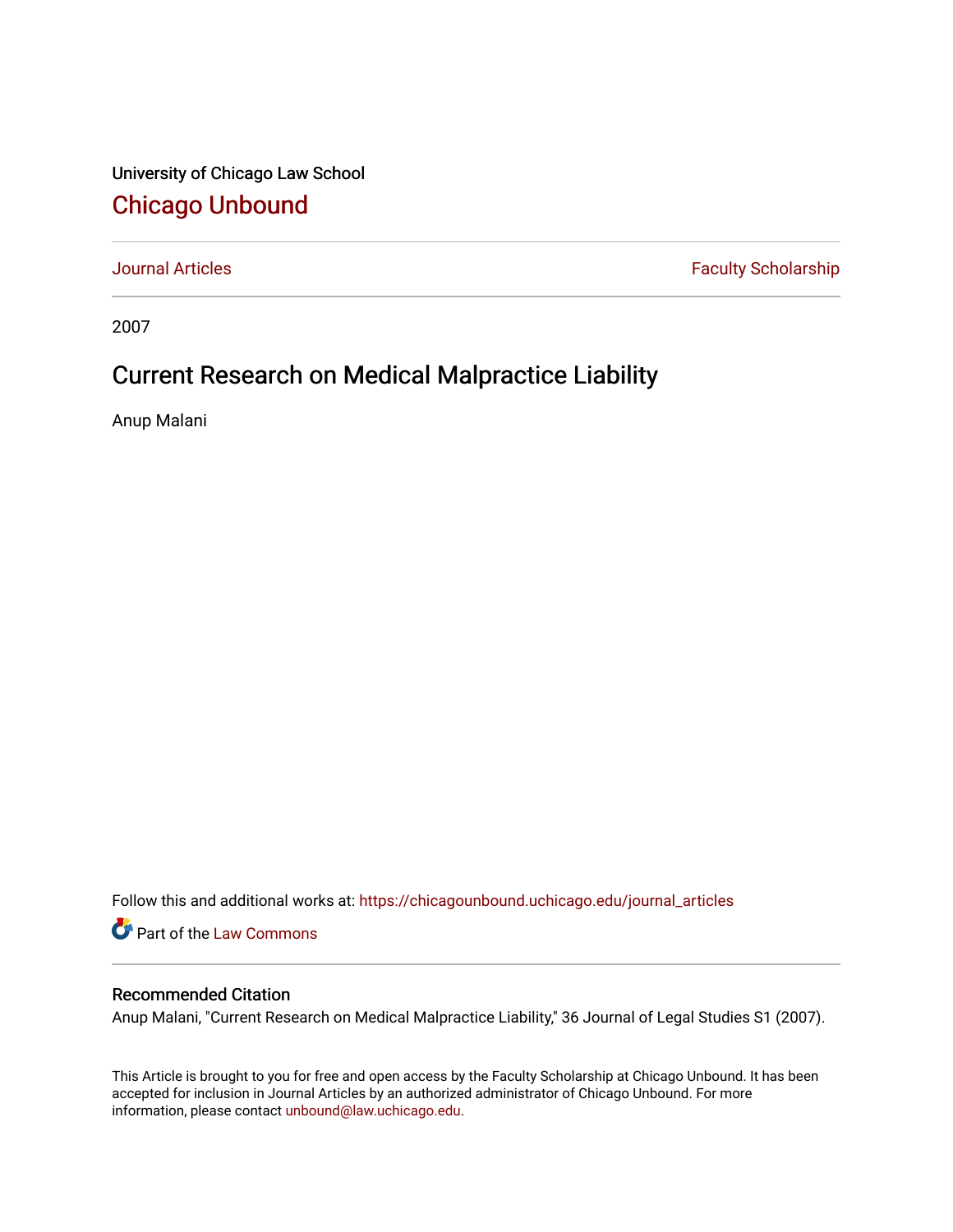# **Introduction: Current Research on Medical Malpractice Liability**

### **Anup Matani**

On May 19-20, 2006, the John M. Olin Program in Law and Economics at the University of Chicago Law School hosted a conference entitled "Current Research on Medical Malpractice Liability." Participants presented papers that covered a range of topics, from insurance coverage and errors in litigation to the effects of liability on physician practice and physician supply. Papers also explored the effects of tort reforms, some existing, some new. Many of the papers from this conference are presented in this issue.

The first paper in this issue, by Kathryn Zeiler, Charles Silver, Bernard Black, David A. Hyman, and William M. Sage, uses closed claims data from Texas to examine (1) the extent to which physicians obtain liability coverage and (2) the extent to which liability policies cover damage payments. The key finding is that insurance policies cover nearly all damage payments; the relationship is so strong that it seems coverage limits may limit total payments. The fact that physicians are fully insured against financial liability from medical malpractice claims has some important implications for liability policy. First, if-as is commonly thought-malpractice insurance premiums are community rated, then damages are unlikely to have significant behavioral effects. That means evidence of deterrence or defensive medicine is driven by the nonfinancial component of liability, such as the reputational or psychic costs of liability. In other words, what causes doctors or provide better care or too much care is not damages per se but the psychic costs of litigation or the impact of damages on the physicians' reputations. (If, however, mal-

**ANUP MALANI** is Professor of Law at University of Chicago Law School.

**0 2007 by** The University **of** Chicago. **All** rights reserved. 0047-253012007/360S2-0001510.00

**U[ournal of** Legal Studies, vol. **36 (June 2007)]**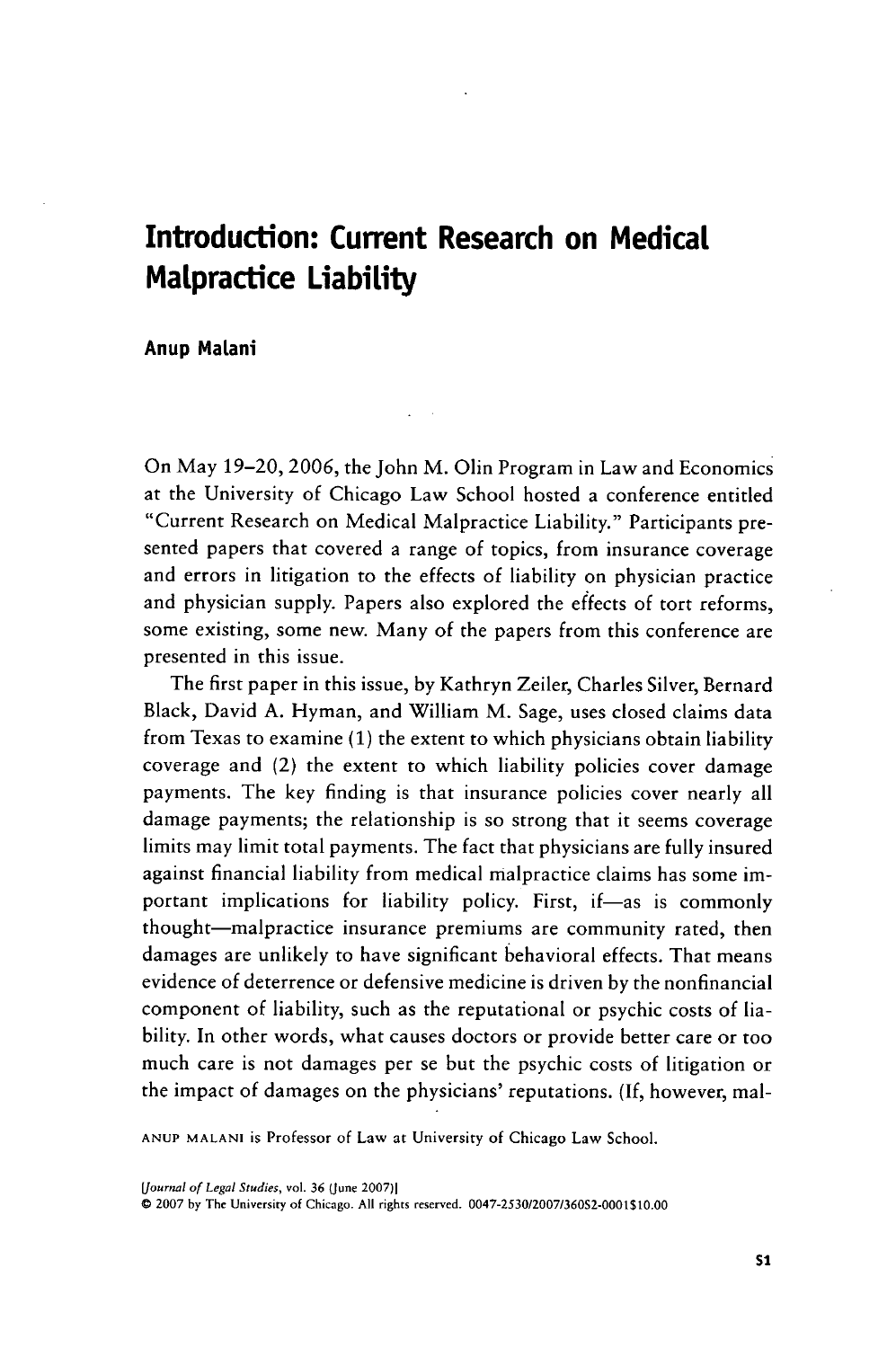practice premiums are in fact partly experience rated, then damages may still be responsible for behavioral effects, notwithstanding the authors' findings.)

Second, if payments to patients are implicitly capped by insurance coverage, why do doctors not reduce their coverage? Zeiler and her coauthors do find that nominal coverage is constant over time (so that real coverage declines), but it is unclear why nominal coverage does not also decline. There may be the threat that plaintiffs' attorneys will go after the assets of doctors with insufficient coverage, but the variance in coverage across doctors suggests many are above the insufficient-coverage threshold.

The second paper in the issue, by David Studdert and Michelle Mello, employs a panel of doctors to review roughly 1,400 closed claims files from five medical malpractice insurers in order to identify erroneous payment decisions. They find that roughly 30 percent of cases resulted in payments where there was no negligence (false positives) and roughly 30 percent of cases resulted in zero payments when there was evidence of negligence (false negatives). False positives were more likely in cases involving an infant plaintiff or a hospital codefendant. Cases that went to trial had a lower rate of false positives and a higher rate of false negatives than remaining cases.

There are three immediate implications. Although Studdert and Mello's number for error rates in litigation is lower than the number from, for example, the Harvard Medical Practice Study, it does suggest that litigation is a noisy signal of quality and thus a crude penalty for negligence. These errors reduce the efficiency of malpractice damages as a deterrent to negligence. If, as a result of errors, damages are correlated with certain procedures or diagnostics holding outcomes constant, the paper's results may also explain why liability results in defensive medicine. The second implication concerns joint and several liability. In a recent paper on birth outcomes after tort reform, Janet Currie and Bentley MacLeod (2007) argue that limiting joint and several liability can improve deterrence by raising the share of damages paid by the parties most responsible for treatment errors. This is true even if there are no errors in litigation. Studdert and Mello's findings go further and suggest that joint and several cases are also associated with false-positive errors in litigation. Since false positives are more likely a cause of defensive medicine than deterrence of negligence, joint and several cases are also more likely to be associated with defensive medicine. The third implication concerns trials. It is possible that Studdert and Mello's result is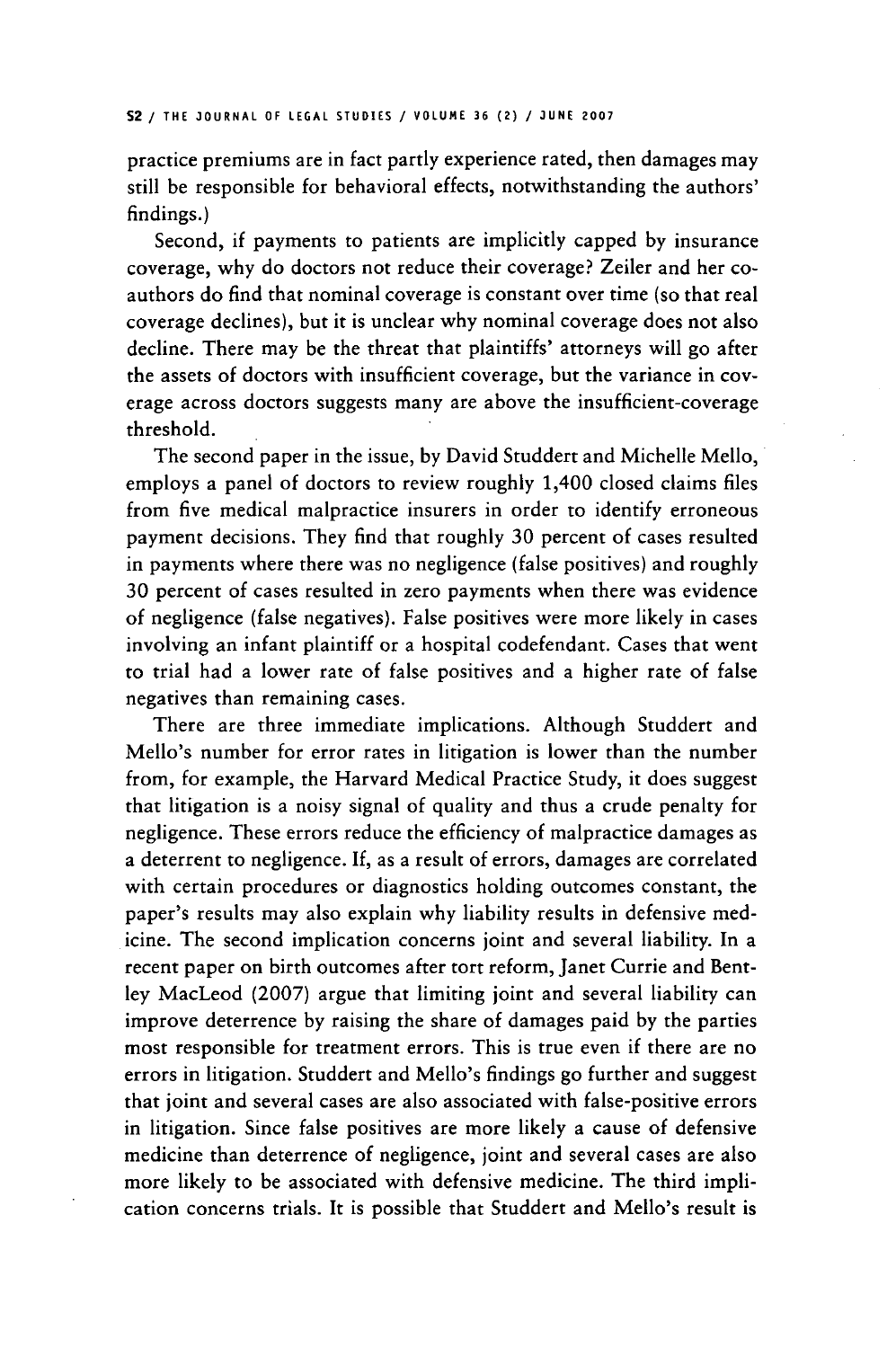entirely due to selection of cases for trial. That is, randomly assigning a case to trial rather than settlement does not decrease the probability of false positives or increase the probability of false negatives. More work is required to rule out this possibility. If the authors' result turns out not to be driven by selection, it might recommend reforms to reduce false negatives at trials. Are there fewer such errors in bench trials? Are rules on experts' testimony detrimental to plaintiffs? Because there are so few cases that go to trial, the result suggests a puzzle more than a need for reforms. Why do plaintiffs' attorneys' not go to trial even less often? Or why do defendants and their insurers settle at a higher rate than implied by trial outcomes?

The third paper in the issue, by Beomsoo Kim, examines the effect of liability on medical practice, specifically, the procedures used by obstetricians (OBs). The primary analysis is a state-level regression of procedural outcomes such as cesarean section (c-section) rates and office visits on the number of malpractice claims per 100 births. To address endogeneity-the effect of procedures on claims-Kim instruments for claims against OBs by claims against doctors other than OBs. Kim finds that, other than amniocentesis rates, medical procedures and access are not affected by malpractice claims against OBs. This paper contributes to a large literature on deterrence and defensive medicine. That literature, and Kim's paper, is consistent with two conclusions. First, a higher number of claims or higher premiums do not appear to have a significant effect on OB practice or access. For example, Dubay, Kaestner, and Waidmann (1999) find that premiums have no effect on c-section rates (except for single mothers, who are thought to be more litigious), and Baicker and Chandra (2004) find that neither claims nor premiums affect c-section rates.<sup>1</sup> Second, tort reforms may affect positively medical practice outside the OB context. The most notable example here is Kessler and McClellan (1996), who find that "direct" tort reforms (defined as those affecting the amount paid in the event of liability) decrease Medicare expenditures on patients with acute myocardial infarction but do not adversely affect outcomes. While a subsequent paper by Kessler and McClellan (2000) finds that this effect disappears in states with high health maintenance organization (HMO) penetration rates (the theory being that HMOs eliminate defensive medicine via cost controls), their

**<sup>1.</sup>** But see Grant and Mclnnes (2004), who find that obstetricians increase their cesarean section rates after they are sued. The authors do not examine the effect on doctors who are not sued or doctors before they are sued.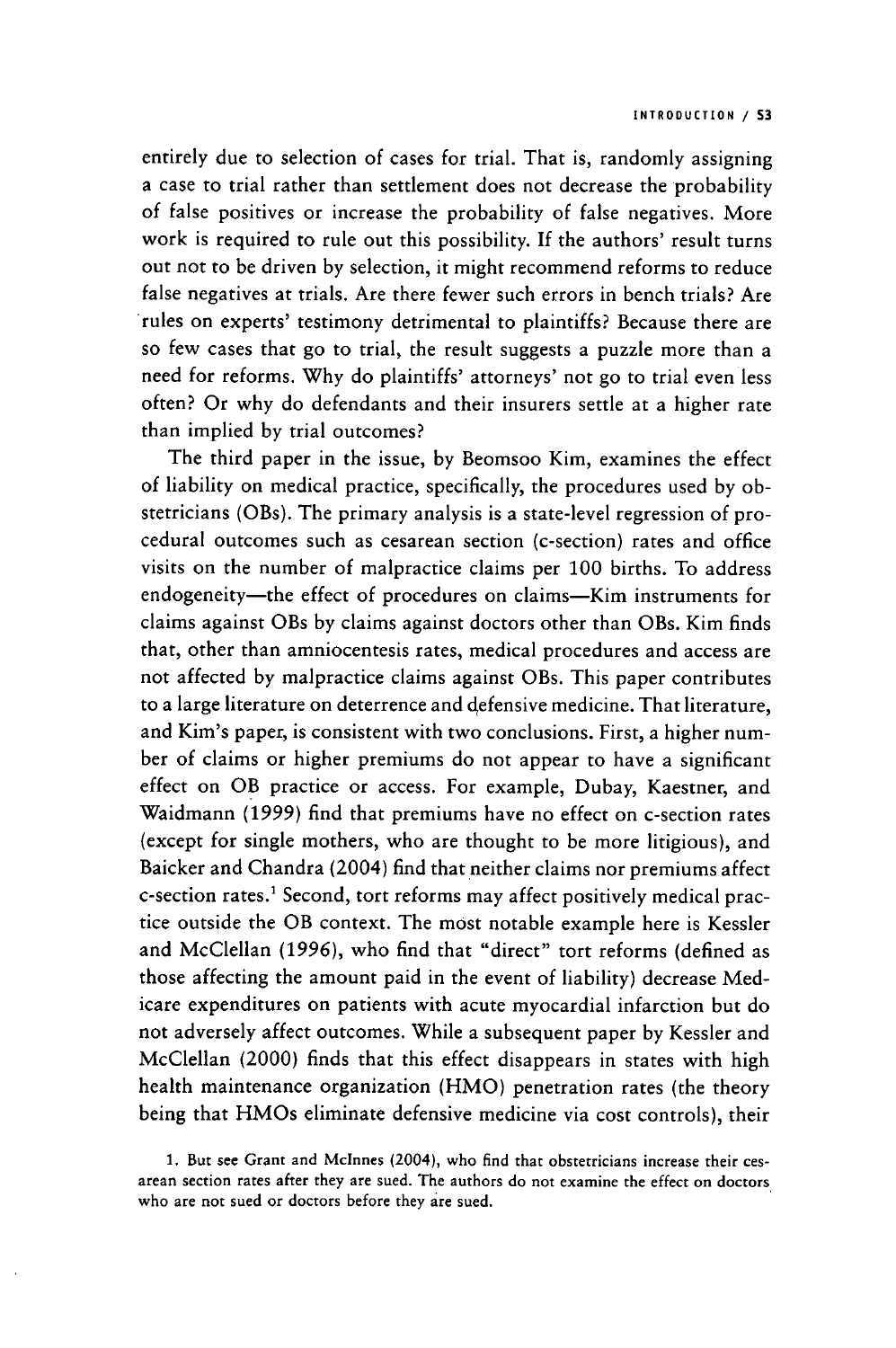#### **S4 / THE JOURNAL OF LEGAL STUDIES / VOLUME 36 (2) / JUNE 2007**

work is still notable because it controls for outcomes. Kim's paper is a solid contribution to this body of knowledge, though its normative implications are ambiguous. Unless we know whether cesarean rates are too high or too low, we cannot be sure whether it is a good thing (deterrence) or a bad thing (defensive medicine) that tort liability does not affect them.

The fourth and fifth papers in the issue, by Jonathan Klick and Thomas Stratmann and by David Matsa, examine whether tort liability adversely affects physician supply, a common criticism from doctors. Like the effect of liability on deterrence and defensive medicine, the effect on physician supply is the subject of a large number of papers. The reason is that it is theoretically unclear whether an increase in liability costs would decrease physician supply. If the market for physicians were competitive and patient demand were inelastic (as it might be if patients were well insured), then the liability costs would be passed on to consumers. Perhaps the most prominent paper to address the physician supply effect is by Kessler, Sage, and Becker (2005), who find that direct tort reforms like damage caps increase physician supply by 3 percent or so, especially in high-risk specialties. The result is consistent with Helland and Showalter (2007), who find that damage caps reduce the number of hours physicians work. Further, work by Mello et al. (2007) suggests that malpractice pressure has a larger effect on the supply of OBs, and work by Encinosa and Hellinger (2005) suggests that the supply effect is larger among rural physicians.

There is, however, some conflicting evidence. For example, Baicker and Chandra (2005) find that high malpractice premiums have no effect on physician supply (though they find that premiums are negatively correlated with rural physician supply). Dranove and Gron (2005) find no reduction in the supply of OB services during a medical malpractice crisis in Florida (though they do find an effect on supply of neurosurgeons' services).

Klick and Stratmann's innovation is an attempt to address the problem of endogeneity. While we believe that liability may reduce physician supply, it is also possible that the supply of physicians affects whether a state adopts tort reforms. If a physician shortage induces reform, then estimates of the effect of reform on supply will be biased downward. If a critical number of physicians is required to pass reforms, then the same estimates will be biased upward. Klick and Stratmann suppose that it is the supply of total physicians and not high-risk physicians that determine whether tort reform is passed. If this is true, and tort reform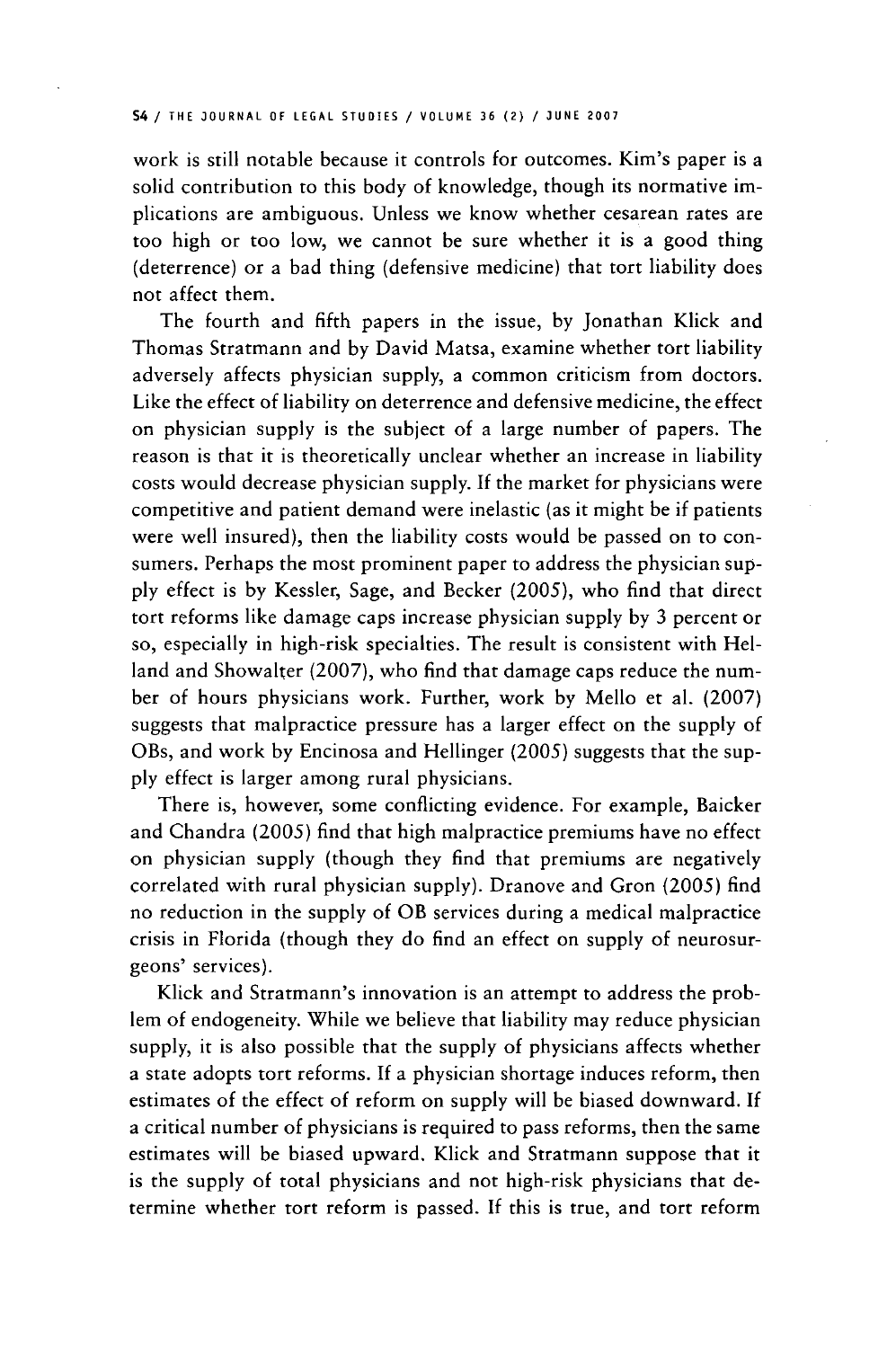has no effect on the supply of low-risk physicians, then netting out the correlation between reform and supply of low-risk physicians will identify the effect of reform on the supply of high-risk physicians. They find that damage caps increase high-risk physician supply by 3.9-6.6 percent.

Matsa's contribution to the literature is a longer panel (1970-2000) of data on physician supply at the county level and a careful methodology. Consistent with Baicker and Chandra (2005), he finds that damage caps have no significant effect on the supply of physicians in the average county but do reduce the supply of specialist physicians in rural counties by 10-12 percent. Matsa addresses endogeneity in physician trends (if not levels) by demonstrating that physician supply did not significantly change until after tort reforms were adopted. Finally, Matsa highlights that the supply effect of damage caps may grow over time as physicians gain confidence that the cap will not be overturned by the courts. While he cannot reject that the effect of caps is constant over time, he is the first to document potential dynamic effects of tort reform.

The sixth paper in this issue, by Ronen Avraham, examines the effect of different tort reforms on the frequency and average amount of settlement payments. This is an important question because tort reforms have an ambiguous effect on both outcomes. Proponents of reforms argue that reforms will reduce payments and thus the amount of litigation by reducing the incentive of plaintiffs and their lawyers to sue doctors. Opponents of reform argue, however, that tort reform, by reducing the penalty for the negligent practice of medicine, may increase the frequency of malpractice and thus malpractice claims and total (not average) damages awarded. Of course the exact effects may vary across reforms, as Currie and MacLeod's (2007) paper on joint and several liability suggests. Consistent with this possibility, Avraham finds that, while caps on pain and suffering awards reduce both the frequency and average amount of settlement payments, limits on joint and several liability reduce only the frequency of payments, and periodic-payment reforms reduce only the average size of payments. (Other reforms had no significant effects.) It would be useful to probe why the different reforms had different effects, though that may become complicated by the interaction between the effects of multiple reforms operating simultaneously. Before concluding this review of Avraham's paper, it should be noted that Avraham contributes to the public good in a second way. He employs a new coding of tort reform laws that is more sensitive to the precise dates laws are adopted and struck down and that he has made available to other researchers. This should reduce the degree to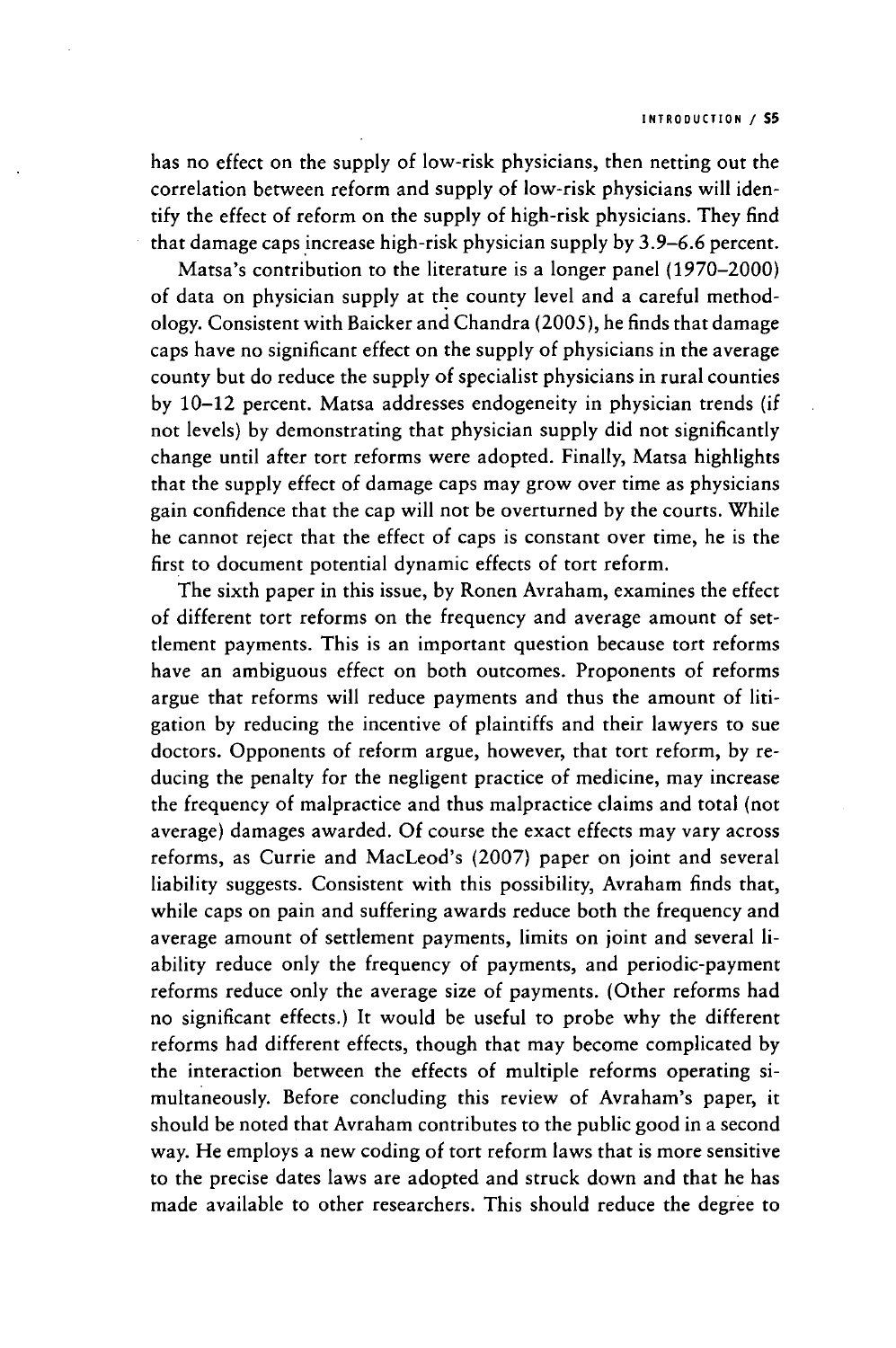which measurement error afflicts other studies that use tort reform as proxy for malpractice liability pressure.

The final two papers in this issue are different than the first six because, rather than size up the problems with (or successes of) the current malpractice liability system, they propose or evaluate innovative reforms to that system. In this regard they are forward looking. Joni Hersch, Jeffrey O'Connell, and Kip Viscusi use data on closed claims in Texas and Florida to simulate the effect of O'Connell's "early offer" reform proposal. Under that proposal, if a physician makes prompt and reasonable offer of economic damages and attorney fees and the patient declines the offer, the patient will have to prove the physician was not merely negligent, but grossly negligent, in order to win damages in court. This proposal will encourage physicians to make prompt offers in order to avoid facing noneconomic damages at trial and will encourage patients to settle lest they face a higher standard of proof at trial. Both sides will save litigation costs because early offers will expedite dispute resolution. There will likely be an effect on ex ante physician behavior, but the purpose of this paper is to document the size and direction of financial transfers under an early-offer program holding behavior constant. The authors conclude that damage payments will fall by twothirds (representing the fraction of payments associated with noneconomic damages), or \$130,000-\$160,000, and that claims will be resolved 2 years faster, saving plaintiffs and defendants together about \$100,000-\$200,000.

Kenneth Reinker and David Rosenberg propose an even more radical reform: allowing patients to assign their medical malpractice claims to their health insurer. (Medical malpractice insurers already have the right to control the defense of suits against insured physicians.) Their notion is that replacing individual plaintiffs with health insurers will speed up resolution due to repeat play among large, sophisticated parties. It may also improve deterrence by eliminating nonmeritorious suits (false positives) and excessive costs for health insurers due to negligence (false negatives), thereby improving the correlation between negligence and premiums. **(Of** course this assumes experience rating of premiums.) At the very least, if patients actually allow subrogation, the authors' proposal will render the debate over the collateral source rule largely irrelevant: because the health insurer is the ultimate bearer of medical costs, juries will not be confused about the harm inflicted by the physician defendant!

The conference that produced these papers would not have been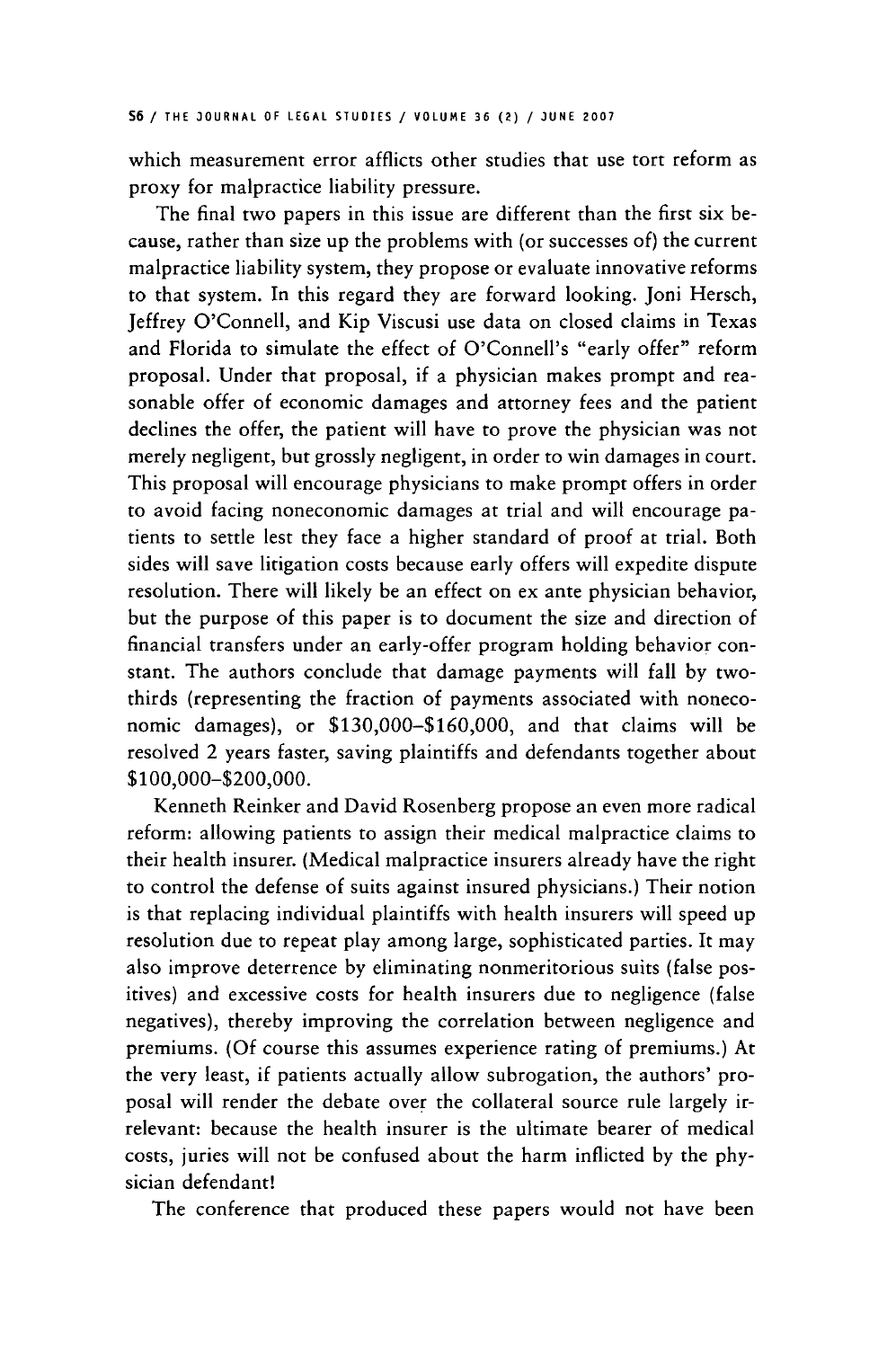possible without the efforts of Marjorie Holme and the financial support of the John M. Olin Foundation, the Sarah Scaife Foundation, Merck & Co., Inc., Pfizer, Inc., and PhRMA. Finally, thanks are due to participants at the conference. They were essential to its success.

#### **REFERENCES**

- Baicker, Katherine, and Amitabh Chandra. 2004. The Effect of Malpractice Liability on the Delivery of Health Care. Working Paper No. 10709. National Bureau of Economic Research, Cambridge, Mass.
- **-** 2005. Defensive Medicine and Disappearing Doctors? *Regulation* 28: 24-31.
- Currie, Janet, and Bentley MacLeod. 2007. First Do No Harm? Tort Reform and Birth Outcomes. NBER Working Paper W12478. National Bureau of Economic Research, Cambridge, Mass.
- Dranove, David, and Anne Gron. 2005. Effects of the Medical Malpractice Crisis on Access to and Incidence of High-Risk Procedures: Evidence from Florida. *Health Affairs* 24:802-10.
- Dubay, Lisa, Robert Kaestner, and Timothy Waidmann. **1999.** The Impact of Malpractice Fears on Cesarean Section Rates. *Journal of Health Economics* 18:491-522.
- Encinosa, William, and Fred Hellinger. 2005. Have State Caps on Malpractice Awards Increased the Supply of Physicians? *Health Affairs* Web exclusive, May 31. http://content.healthaffairs.org/cgi/contentlabstract/hlthaff.w5.250.
- Grant, Darren, and Melayne McInnes. 2004. Malpractice Experience and the Incidence of Cesarean Delivery: A Physician-Level Longitudinal Analysis. *Inquiry* 41:170-88.
- Helland, Eric, and Mark H. Showalter. 2006. The Impact of Liability on the Physician Labor Market. Working Paper No. WR-384-ICJ. Rand Institute of Civil Justice, Santa Monica, Calif.
- Kessler, Daniel, and Mark McClellan. **1996.** Do Doctors Practice Defensive Medicine? *Quarterly Journal of Economics* 111:353-90.
	- **-** 2000. Medical Liability, Managed Care, and Defensive Medicine. Stanford Law and Economics Olin Working Paper No. 191. Stanford Law School, Stanford, Calif.
- Kessler, Daniel, William Sage, and David Becker. 2005. Impact of Malpractice Reforms on the Supply of Physician Services. *Journal of the American Medical Association* 293:2618-25.
- Mello, Michelle M., David M. Studdert, Jennifer Schumi, Troyen A. Brennan, and William M. Sage. 2007. Changes In Physician Supply and Scope of